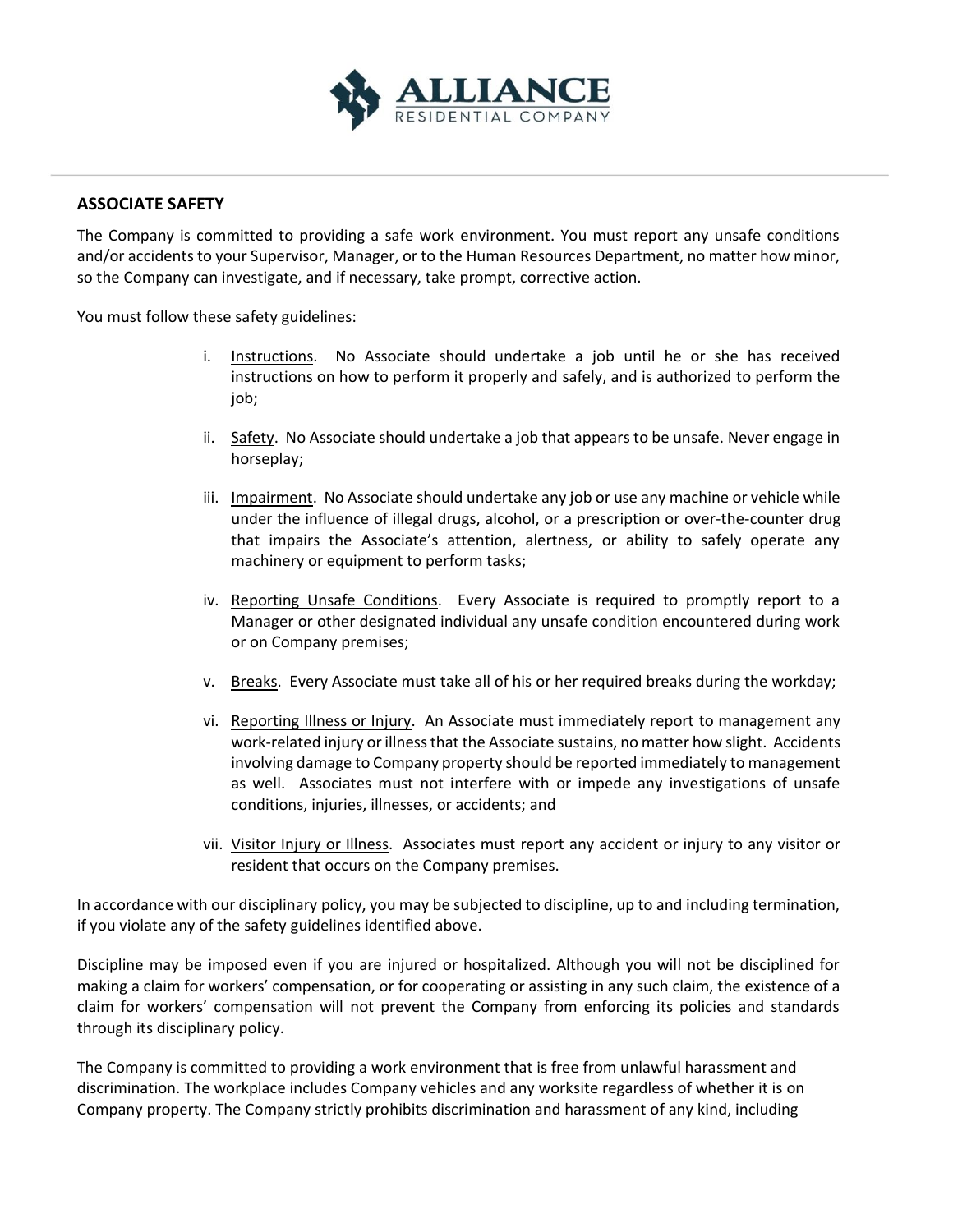harassment and/or discrimination on the basis of sex (which also includes gender, pregnancy, childbirth, or related medical conditions), race, color, religion, age, mental or physical disability, medical condition, national origin, alienage, citizenship status, marital status, military or veteran status, sexual orientation, or any other basis prohibited by federal or state law or local law. This policy applies to all individuals in the workplace and prohibits harassment by any Associate or agent of the Company, including Managers and coworkers, as well as, customers, residents or vendors. We do not tolerate harassment of or by our Associates, customers, residents or vendors. Associates who violate this policy will be subject to discipline and may be held personally liable for any injury suffered by another employee, customer, resident or vendor as a result of such conduct.

## **WORKPLACE VIOLENCE PREVENTION**

The Company believes that a safe and supportive work environment must be free of violence or threat of violence. Acts of violence or threats of violence will not be tolerated. The Company has adopted the following guidelines to deal with intimidation, unlawful harassment, or any other threats of violence that may occur during business hours or on Company premises. This prohibition against violence or threats of violence applies to all persons involved in the Company's business operations, including Associates, contract and temporary workers, business partners, residents or anyone else on our property.

- **No Horseplay, Threats, or Unlawful Harassment.** Associates should treat other Associates, including Managers and temporary Associates, with courtesy and respect at all times. Associates are expected to refrain from fighting, horseplay, or any other conduct that may be dangerous to others. Associates must not engage in any conduct that threatens, or intimidates another Associate, a client, or any member of the public at any time, including off duty periods. The prohibition includes all acts of unlawful harassment, including harassment that is based on an individual's race, age, sex (including gender, pregnancy, childbirth, and related medical conditions), color, creed, medical condition, genetic information, marital status, national origin, religion, sexual orientation, veteran status, handicap, mental and physical disability, and family care or leave status, as well as all other characteristics protected by state or federal law or local law.
- **No Weapons**. To the extent permitted by applicable law, all Associates are prohibited from bringing firearms, weapons, or other dangerous or hazardous devices or substances onto Company premises or while on Company business. This does not prohibit Associates from transporting or storing a lawfully owned firearm in their privately owned and locked vehicle to the extent allowed by applicable state law. However, weapons shall not be transported or stored in vehicles owned or leased by the Company.
- **Reporting**. If violence or a threat of violence poses immediate risk to any person, you should contact law enforcement officials immediately. Associates should report all suspicious individuals or activities to law enforcement as soon as possible. Do not place yourself in peril. If you see or hear a violent commotion near your workstation or property, do not try to see what is happening. Whenever possible, leave the area immediately and contact 911. For all non-immediate threats, as soon as it is safe to do so, report all threats of violence, both direct and indirect, to your Supervisor or Manager or to any other Manager. This directive includes threats by Associates, as well as threats by members of the public. Be specific and include all details.

The Company encourages Associates to bring their disputes or differences with other Associates to the attention of their Supervisor or Manager or another Manager before the situation escalates into potential violence. The Company will not discipline any Associate for raising any concern in good faith, and retaliation against anyone for reporting an actual or suspected violation of this policy in good faith will not be tolerated.